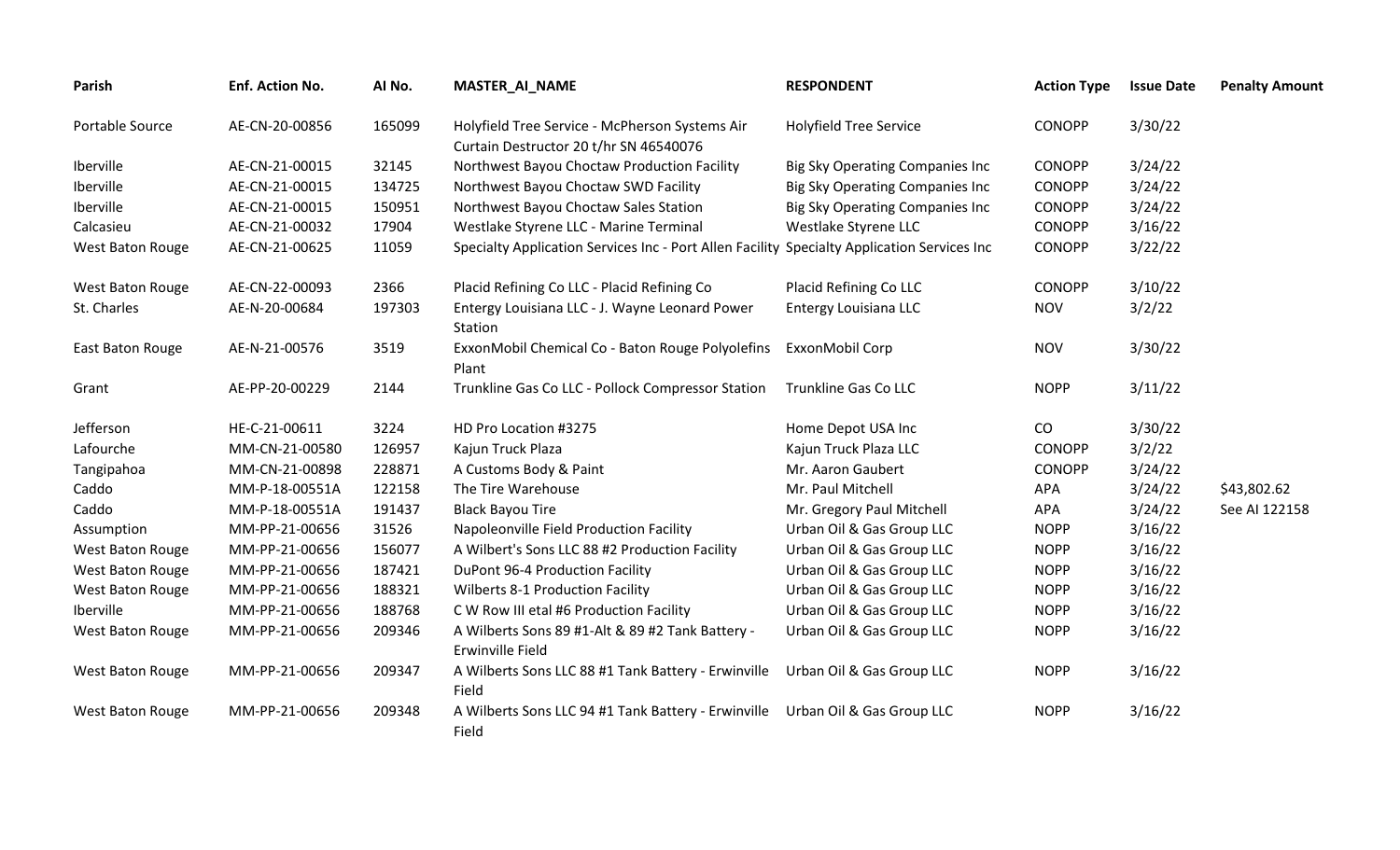| Iberville               | MM-PP-21-00656 | 209349 | C W Row III etal #4 Tank Battery - Southeast<br>Maringouin Field                                              | Urban Oil & Gas Group LLC         | <b>NOPP</b>   | 3/16/22 |
|-------------------------|----------------|--------|---------------------------------------------------------------------------------------------------------------|-----------------------------------|---------------|---------|
| Iberville               | MM-PP-21-00656 | 209350 | C W Row III etal #5 Tank Battery - Southeast<br>Maringouin Field                                              | Urban Oil & Gas Group LLC         | <b>NOPP</b>   | 3/16/22 |
| West Baton Rouge        | MM-PP-21-00656 | 209351 | CBC 86 #1 Tank Battery - Bayou Cholpe Field                                                                   | Urban Oil & Gas Group LLC         | <b>NOPP</b>   | 3/16/22 |
| West Baton Rouge        | MM-PP-21-00656 | 209352 | Dupont 95 #1 & 95 #2 Tank Battery - Erwinville Field Urban Oil & Gas Group LLC                                |                                   | <b>NOPP</b>   | 3/16/22 |
| West Baton Rouge        | MM-PP-21-00656 | 209353 | Dupont 96 #2 Tank Battery - Bayou Cholpe Field                                                                | Urban Oil & Gas Group LLC         | <b>NOPP</b>   | 3/16/22 |
| West Baton Rouge        | MM-PP-21-00656 | 209354 | Dupont 96 #3 Tank Battery - Bayou Cholpe Field                                                                | Urban Oil & Gas Group LLC         | <b>NOPP</b>   | 3/16/22 |
| <b>West Baton Rouge</b> | MM-PP-21-00656 | 209355 | Opelousas St Landry 87 #1 Tank Battery - Bayou<br>Cholpe Field                                                | Urban Oil & Gas Group LLC         | <b>NOPP</b>   | 3/16/22 |
| Iberville               | MM-PP-21-00656 | 209356 | Schwing Management LLC 18 #1 Tank Battery -<br>Southeast Maringouin Field                                     | Urban Oil & Gas Group LLC         | <b>NOPP</b>   | 3/16/22 |
| Lafayette               | RE-CN-21-00860 | 24208  | <b>Plastic Surgery Associates</b>                                                                             | <b>Plastic Surgery Associates</b> | <b>CONOPP</b> | 3/29/22 |
| East Baton Rouge        | SE-C-21-00162  | 152516 | Goodyear Regional District Office - Goodyear Tire & The Goodyear Tire & Rubber Company CO<br><b>Rubber Co</b> |                                   |               | 3/2/22  |
| East Baton Rouge        | SE-C-21-00739  | 214999 | <b>MBFCA Baton Rouge LLC</b>                                                                                  | <b>MBFCA Baton Rouge LLC</b>      | CO            | 3/2/22  |
| Livingston              | SE-C-21-00810  | 219583 | <b>A&amp;A Discount Tires LLC</b>                                                                             | <b>A&amp;A Discount Tires LLC</b> | CO            | 3/4/22  |
| Washington              | SE-C-21-00811  | 25839  | <b>Magic City Auto Works</b>                                                                                  | Mr. Daniel Wilkins                | CO            | 3/14/22 |
| Iberville               | SE-N-21-00740  | 218691 | Pull My Leg Inc                                                                                               | Pull My Leg Inc                   | <b>NOV</b>    | 3/21/22 |
| Jefferson Davis         | SE-N-21-00806  | 206050 | Q's Front End & Suspension                                                                                    | Mr. QuinceyJ.DuhonSr.             | <b>NOV</b>    | 3/21/22 |
| Rapides                 | SE-N-21-00889  | 228165 | Miller's Ground Cover                                                                                         | Ms. Darlene Miller                | <b>NOV</b>    | 3/31/22 |
| Grant                   | SE-N-21-00910  | 114037 | Cynthia Bergeron Residence                                                                                    | Ms. Cynthia Bergeron              | <b>NOV</b>    | 3/2/22  |
| Calcasieu               | SE-N-22-00036  | 228698 | Delaware Heights Apartment Complex                                                                            | <b>Cypress Group Holdings LLC</b> | <b>NOV</b>    | 3/22/22 |
| Calcasieu               | SE-PP-21-00662 | 30781  | Tommasi Disposal Inc                                                                                          | Tommasi Disposal Inc              | <b>NOPP</b>   | 3/24/22 |
| Grant                   | UE-CN-20-00527 | 72402  | Choppers Bar & Grill                                                                                          | Choppers Bar & Grill              | <b>RESC</b>   | 3/16/22 |
| Grant                   | UE-CN-21-00722 | 72402  | Choppers Bar & Grill                                                                                          | Ms. Karen Achord                  | <b>CONOPP</b> | 3/16/22 |
| Rapides                 | UE-CN-21-00724 | 69607  | Kwik Pantry FFP #301                                                                                          | FFP Operating Partners LP         | <b>CONOPP</b> | 3/8/22  |
| Tensas                  | UE-N-21-00754  | 104803 | C-Gray One Stop LLC - Fishtale Bar & Grill                                                                    | Lake View Store LLC               | <b>NOV</b>    | 3/11/22 |
| Lafourche               | UE-N-21-00903  | 7165   | Gaubert's Super Service Inc                                                                                   | Gaubert Oil Ompany Inc            | <b>NOV</b>    | 3/17/22 |
| Iberia                  | UE-N-21-00903  | 79645  | Bee's Convenience Store & Cafe                                                                                | Gaubert Oil Ompany Inc            | <b>NOV</b>    | 3/17/22 |
| Claiborne               | UE-N-21-00907  | 15749  | Crump Oil Company LLC                                                                                         | Crump Oil Company LLC             | <b>NOV</b>    | 3/30/22 |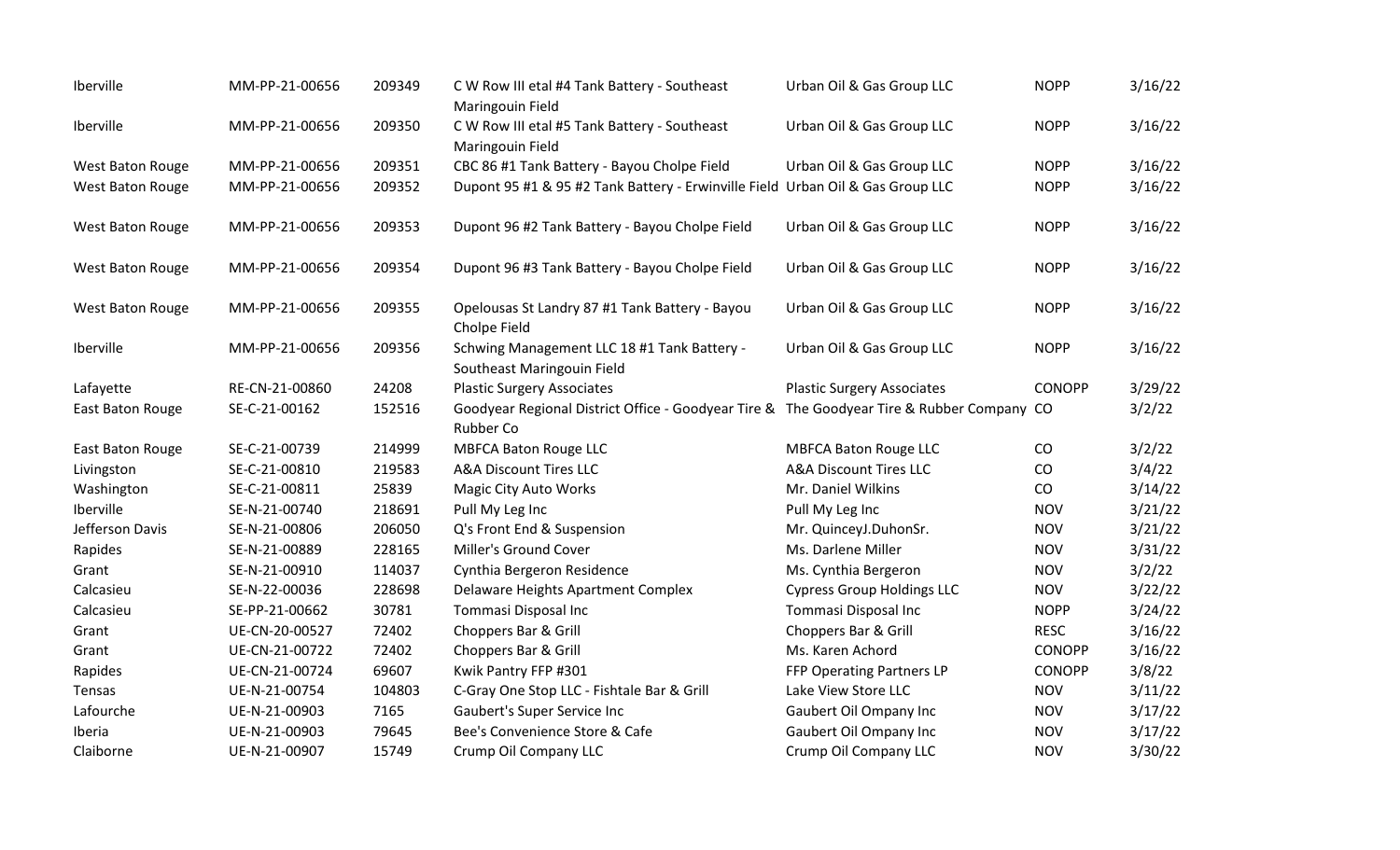| DeSoto           | UE-N-21-00907    | 74543  | Mansfield Grocery                                                                                  | Crump Oil Company LLC                                  | <b>NOV</b>  | 3/30/22 |            |
|------------------|------------------|--------|----------------------------------------------------------------------------------------------------|--------------------------------------------------------|-------------|---------|------------|
| St. Landry       | UE-P-21-00501    | 75905  | Old Bordelon Store                                                                                 | Ms. Cynthia Buckner                                    | PA          | 3/31/22 | \$2,213.08 |
| Caddo            | UE-XP-20-00691   | 78985  | <b>T&amp;A Automotive Service</b>                                                                  | Tony Lynn Greer                                        | XP          | 3/28/22 | \$2,000.00 |
| Tensas           | UE-XP-22-00094   | 104803 | C-Gray One Stop LLC - Fishtale Bar & Grill                                                         | Lake View Store LLC                                    | XP          | 3/11/22 | \$1,500.00 |
| St. Tammany      | WE-AOA-19-00949D | 19448  | Magnolia Water Utility Operating Company LLC -<br>Eden Isles                                       | Magnolia Water Utility Operating<br>Company LLC        | <b>AAOA</b> | 3/21/22 |            |
| Ascension        | WE-AOA-19-00949D | 100081 | Magnolia Water Utility Operating Company LLC -<br><b>Galvez Cove WWTF</b>                          | <b>Magnolia Water Utility Operating</b><br>Company LLC | <b>AAOA</b> | 3/21/22 |            |
| Tangipahoa       | WE-AOA-19-00949D | 121720 | Magnolia Utility Operating Company LLC - Greenleaf Magnolia Water Utility Operating<br><b>WWTF</b> | Company LLC                                            | <b>AAOA</b> | 3/21/22 |            |
| Tangipahoa       | WE-AOA-19-00949D | 121718 | Magnolia Water Utility Operating Company LLC -<br>Isle of Orleans Garden WWTF                      | <b>Magnolia Water Utility Operating</b><br>Company LLC | <b>AAOA</b> | 3/21/22 |            |
| Livingston       | WE-AOA-19-00949D | 81092  | Magnolia Water Utility Operating Company LLC -<br>Justin Heights Trailer Park WWTF                 | <b>Magnolia Water Utility Operating</b><br>Company LLC | <b>AAOA</b> | 3/21/22 |            |
| St. Tammany      | WE-AOA-19-00949D | 19119  | Magnolia Water Utility Operating Company LLC -<br>The Meadows STP                                  | <b>Magnolia Water Utility Operating</b><br>Company LLC | <b>AAOA</b> | 3/21/22 |            |
| Ascension        | WE-AOA-19-00949D | 41303  | Magnolia Water Utility Operating Company LLC -<br>Lakes at Manchac                                 | <b>Magnolia Water Utility Operating</b><br>Company LLC | AAOA        | 3/21/22 |            |
| Livingston       | WE-AOA-19-00949D | 86480  | Magnolia Water Utility Operating Company LLC -<br>Lakeside Cove Subdivision                        | <b>Magnolia Water Utility Operating</b><br>Company LLC | <b>AAOA</b> | 3/21/22 |            |
| Tangipahoa       | WE-AOA-19-00949D | 91709  | Magnolia Water Utility Operating Co LLC - Hidden<br>Pines STP                                      | <b>Magnolia Water Utility Operating</b><br>Company LLC | <b>AAOA</b> | 3/21/22 |            |
| East Baton Rouge | WE-AOA-19-00949D | 18177  | Magnolia Water Utility Operating Company LLC -<br>Lakeland Park Sewer Plant                        | <b>Magnolia Water Utility Operating</b><br>Company LLC | <b>AAOA</b> | 3/21/22 |            |
| Livingston       | WE-AOA-19-00949D | 107437 | Magnolia Water Utility Operating Company LLC -<br>Lakes of Fennwood Subdivision                    | <b>Magnolia Water Utility Operating</b><br>Company LLC | <b>AAOA</b> | 3/21/22 |            |
| Livingston       | WE-AOA-19-00949D | 119176 | Magnolia Water Utility Operating Company LLC -<br>Live Oak Landing Subdivision                     | <b>Magnolia Water Utility Operating</b><br>Company LLC | <b>AAOA</b> | 3/21/22 |            |
| Tangipahoa       | WE-AOA-19-00949D | 146828 | Magnolia Water Utility Operating Company LLC -<br>Timber Ridge Subdivision WWTP                    | <b>Magnolia Water Utility Operating</b><br>Company LLC | <b>AAOA</b> | 3/21/22 |            |
| Livingston       | WE-AOA-19-00949D | 147233 | Magnolia Water Utility Operating Company LLC -<br>Livingston Trace Subdivision                     | <b>Magnolia Water Utility Operating</b><br>Company LLC | <b>AAOA</b> | 3/21/22 |            |
| Tangipahoa       | WE-AOA-19-00949D | 126423 | Magnolia Water Utility Operating Company - The<br>Villas of Bedico Creek Subdivision               | <b>Magnolia Water Utility Operating</b><br>Company LLC | <b>AAOA</b> | 3/21/22 |            |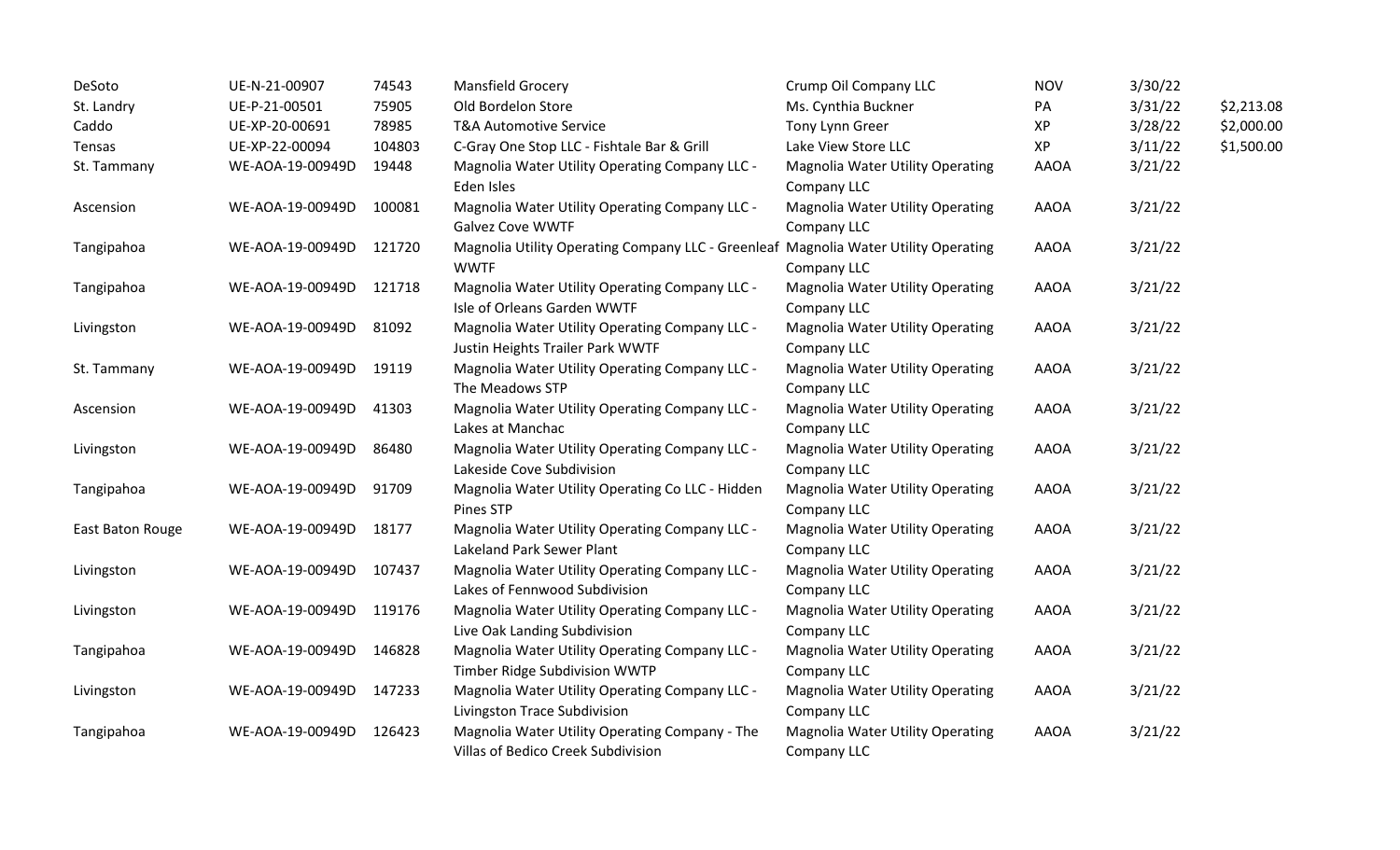| West Baton Rouge | WE-AOA-19-00949D | 127040 | Magnolia Water Utility Operating Company LLC -<br>West Lake Subdivision                                          | <b>Magnolia Water Utility Operating</b><br>Company LLC | <b>AAOA</b> | 3/21/22 |
|------------------|------------------|--------|------------------------------------------------------------------------------------------------------------------|--------------------------------------------------------|-------------|---------|
| Tangipahoa       | WE-AOA-19-00949D | 146822 | Magnolia Water Utility Operating Company LLC -<br>Logan Creek Subdivision WWTP                                   | <b>Magnolia Water Utility Operating</b><br>Company LLC | <b>AAOA</b> | 3/21/22 |
| St. Tammany      | WE-AOA-19-00949D | 19470  | Magnolia Water Utility Operating Co LLC - Port Louis Magnolia Water Utility Operating<br>Sailing Village Part #1 | Company LLC                                            | <b>AAOA</b> | 3/21/22 |
| St. Tammany      | WE-AOA-19-00949D | 33837  | Magnolia Water Utility Operating Co LLC - Timber<br>Ridge Subdivision                                            | Magnolia Water Utility Operating<br>Company LLC        | <b>AAOA</b> | 3/21/22 |
| St. Tammany      | WE-AOA-19-00949D | 42666  | Magnolia Water Utility Operating Company LLC -<br>Alamosa Park                                                   | Magnolia Water Utility Operating<br>Company LLC        | <b>AAOA</b> | 3/21/22 |
| St. Tammany      | WE-AOA-19-00949D | 128014 | Magnolia Water Utility Operating Company LLC -<br><b>Autumn Haven STP</b>                                        | <b>Magnolia Water Utility Operating</b><br>Company LLC | <b>AAOA</b> | 3/21/22 |
| St. Tammany      | WE-AOA-19-00949D | 19967  | Magnolia Water Utility Operating Company LLC -<br><b>Woodland Apartments STF</b>                                 | <b>Magnolia Water Utility Operating</b><br>Company LLC | <b>AAOA</b> | 3/21/22 |
| Lafourche        | WE-AOA-19-00949D | 19194  | Magnolia Water Utility Operating Company LLC -<br><b>Elmwood Estates</b>                                         | <b>Magnolia Water Utility Operating</b><br>Company LLC | <b>AAOA</b> | 3/21/22 |
| Tangipahoa       | WE-AOA-19-00949D | 132674 | Magnolia Water Utility Operating Company LLC -<br>Loranger Trace Subdivision                                     | Magnolia Water Utility Operating<br>Company LLC        | <b>AAOA</b> | 3/21/22 |
| Lafourche        | WE-AOA-19-00949D | 41679  | Magnolia Water Utility Operating Company LLC -<br><b>Sugar Ridge Subdivision</b>                                 | <b>Magnolia Water Utility Operating</b><br>Company LLC | <b>AAOA</b> | 3/21/22 |
| Caddo            | WE-AOA-19-00949D | 12817  | Magnolia Water Utility Operating Company LLC -<br>Wildwood South Subdivision                                     | <b>Magnolia Water Utility Operating</b><br>Company LLC | <b>AAOA</b> | 3/21/22 |
| Ascension        | WE-AOA-19-00949D | 164710 | Magnolia Water Utility Operating Company LLC -<br>West Ridge WWTF                                                | <b>Magnolia Water Utility Operating</b><br>Company LLC | <b>AAOA</b> | 3/21/22 |
| Tangipahoa       | WE-AOA-19-00949D | 152319 | Magnolia Water Utility Operating Company LLC -<br>Madeline Court Subdivison                                      | Magnolia Water Utility Operating<br>Company LLC        | <b>AAOA</b> | 3/21/22 |
| Ascension        | WE-AOA-19-00949D | 43148  | Magnolia Water Utility Operating Company LLC -<br>Manchac Highlands Subdivision                                  | Magnolia Water Utility Operating<br>Company LLC        | <b>AAOA</b> | 3/21/22 |
| Livingston       | WE-AOA-19-00949D | 119805 | Magnolia Water Utility Operating Company LLC -<br>Westminister WWTF                                              | <b>Magnolia Water Utility Operating</b><br>Company LLC | <b>AAOA</b> | 3/21/22 |
| Tangipahoa       | WE-AOA-19-00949D | 145517 | Magnolia Water Utility Operating Company LLC -<br>Maplewood Subdivision WWTP                                     | <b>Magnolia Water Utility Operating</b><br>Company LLC | <b>AAOA</b> | 3/21/22 |
| Livingston       | WE-AOA-19-00949D | 147407 | Magnolia Water Utility Operating Company LLC -<br>Montrose Subdivision 2nd Filing WWTP                           | <b>Magnolia Water Utility Operating</b><br>Company LLC | <b>AAOA</b> | 3/21/22 |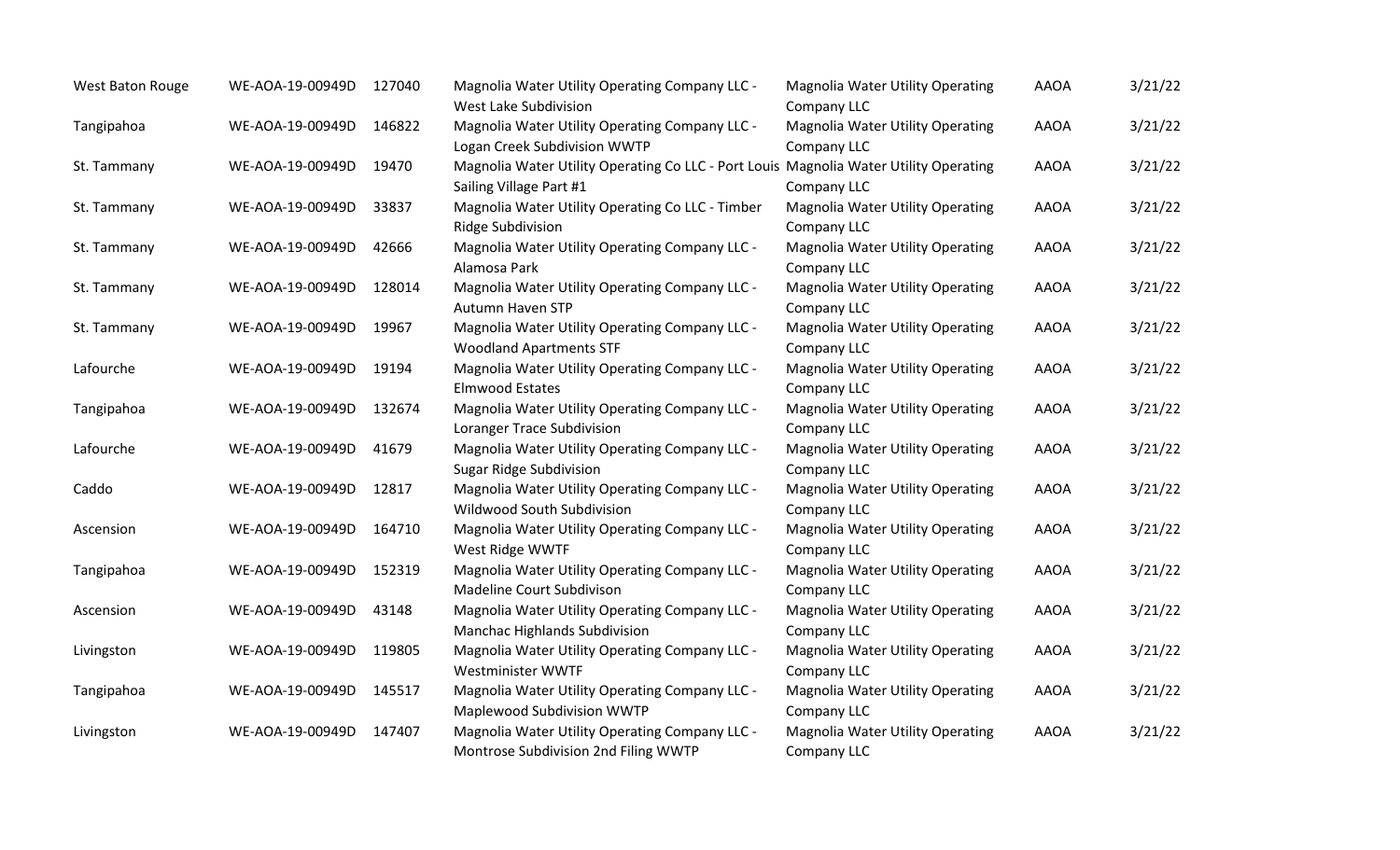| St. Tammany      | WE-AOA-19-00949D | 187546 | Magnolia Water Utility Operating Company LLC -<br>Penn Mill Place                      | Magnolia Water Utility Operating<br>Company LLC        | <b>AAOA</b> | 3/21/22 |
|------------------|------------------|--------|----------------------------------------------------------------------------------------|--------------------------------------------------------|-------------|---------|
| East Baton Rouge | WE-AOA-19-00949D | 100082 | Magnolia Water Utility Operating Company LLC -<br>Oak Cluster Subdivision              | <b>Magnolia Water Utility Operating</b><br>Company LLC | <b>AAOA</b> | 3/21/22 |
| Lafayette        | WE-AOA-19-00949D | 40475  | Magnolia Water Utility Operating Co LLC -<br>Markridge Subdivision                     | Magnolia Water Utility Operating<br>Company LLC        | <b>AAOA</b> | 3/21/22 |
| Ascension        | WE-AOA-19-00949D | 159628 | Magnolia Water Utility Operating Company LLC -<br><b>Weston Court WWTF</b>             | <b>Magnolia Water Utility Operating</b><br>Company LLC | <b>AAOA</b> | 3/21/22 |
| St. Tammany      | WE-AOA-19-00949D | 153979 | Magnolia Water Utility Operating Company LLC -<br>Pruden Creek STP                     | <b>Magnolia Water Utility Operating</b><br>Company LLC | <b>AAOA</b> | 3/21/22 |
| St. Tammany      | WE-AOA-19-00949D | 159496 | Magnolia Water Utility Operating Company LLC -<br>River Park Sanitary Treatment System | <b>Magnolia Water Utility Operating</b><br>Company LLC | <b>AAOA</b> | 3/21/22 |
| St. Tammany      | WE-AOA-19-00949D | 19599  | Magnolia Water Utility Operating Company LLC -<br><b>Greenleaves Subvision</b>         | <b>Magnolia Water Utility Operating</b><br>Company LLC | <b>AAOA</b> | 3/21/22 |
| Livingston       | WE-AOA-19-00949D | 163137 | Magnolia Water Utility Operating Company LLC -<br>Arbor Walk WWTF                      | Magnolia Water Utility Operating<br>Company LLC        | <b>AAOA</b> | 3/21/22 |
| St. Tammany      | WE-AOA-19-00949D | 31222  | Artesian Utility Co Inc - Lake Ramsey Subdivision                                      | <b>Magnolia Water Utility Operating</b><br>Company LLC | <b>AAOA</b> | 3/21/22 |
| East Baton Rouge | WE-AOA-19-00949D | 155123 | Magnolia Water Utility Operating Company LLC -<br>Audubon Square WWTF                  | <b>Magnolia Water Utility Operating</b><br>Company LLC | <b>AAOA</b> | 3/21/22 |
| Tangipahoa       | WE-AOA-19-00949D | 128417 | Magnolia Water Utility Operating Company LLC -<br>Olde Mill Subdivision                | Magnolia Water Utility Operating<br>Company LLC        | <b>AAOA</b> | 3/21/22 |
| Ascension        | WE-AOA-19-00949D | 119919 | Magnolia Water Utility Operating Company LLC -<br><b>Bayou View Estates WWTF</b>       | <b>Magnolia Water Utility Operating</b><br>Company LLC | <b>AAOA</b> | 3/21/22 |
| St. Tammany      | WE-AOA-19-00949D | 87879  | Magnolia Water Utility Operating Company LLC - I-<br>59                                | <b>Magnolia Water Utility Operating</b><br>Company LLC | <b>AAOA</b> | 3/21/22 |
| Tangipahoa       | WE-AOA-19-00949D | 83646  | Magnolia Water Utility Operating Company LLC -<br><b>Brady Place WWTF</b>              | <b>Magnolia Water Utility Operating</b><br>Company LLC | <b>AAOA</b> | 3/21/22 |
| Livingston       | WE-AOA-19-00949D | 123163 | Magnolia Water Utility Operating Company LLC -<br>Park Ridge Subdivision               | <b>Magnolia Water Utility Operating</b><br>Company LLC | <b>AAOA</b> | 3/21/22 |
| Livingston       | WE-AOA-19-00949D | 130058 | Magnolia Water Utility Operating Company LLC -<br>Brightwood WWTF                      | <b>Magnolia Water Utility Operating</b><br>Company LLC | <b>AAOA</b> | 3/21/22 |
| Tangipahoa       | WE-AOA-19-00949D | 89507  | Magnolia Water Utility Operating Company LLC -<br><b>Burdon Orleans WWTF</b>           | <b>Magnolia Water Utility Operating</b><br>Company LLC | <b>AAOA</b> | 3/21/22 |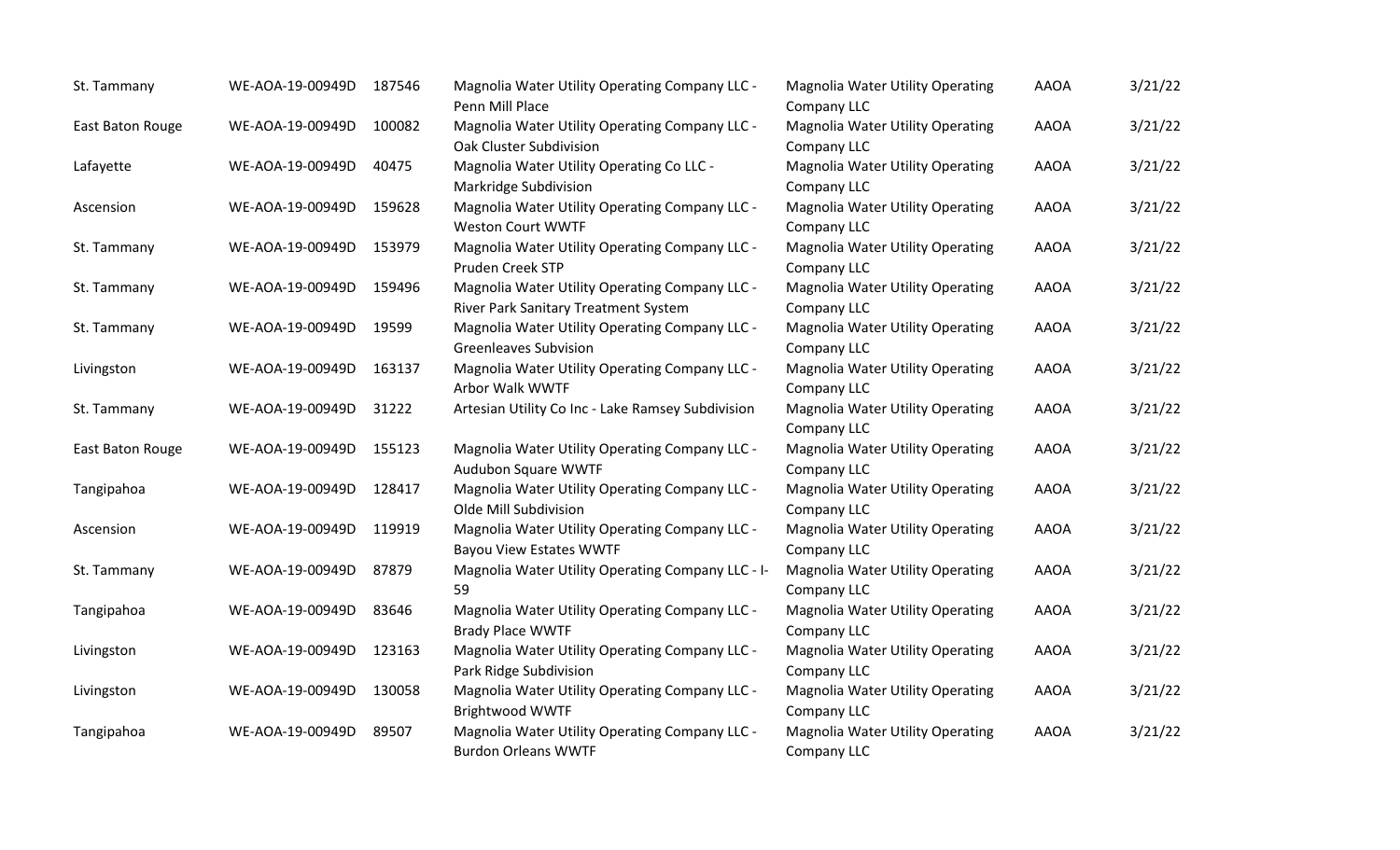| Tangipahoa       | WE-AOA-19-00949D | 123862 | Magnolia Water Utility Operating Company LLC -<br>Ponchatoula Trace Subdivision   | <b>Magnolia Water Utility Operating</b><br>Company LLC | <b>AAOA</b> | 3/21/22 |
|------------------|------------------|--------|-----------------------------------------------------------------------------------|--------------------------------------------------------|-------------|---------|
| East Baton Rouge | WE-AOA-19-00949D | 170627 | Magnolia Water Utility Operating Company LLC -<br><b>Burlington Lakes WWTF</b>    | <b>Magnolia Water Utility Operating</b><br>Company LLC | <b>AAOA</b> | 3/21/22 |
| Livingston       | WE-AOA-19-00949D | 152316 | Magnolia Water Utility Operating Company LLC -<br>Whisper Hollow WWTF             | <b>Magnolia Water Utility Operating</b><br>Company LLC | <b>AAOA</b> | 3/21/22 |
| Ascension        | WE-AOA-19-00949D | 137625 | Magnolia Water Utility Operating Company LLC -<br>Canary Island Condo WWTF        | <b>Magnolia Water Utility Operating</b><br>Company LLC | <b>AAOA</b> | 3/21/22 |
| Ascension        | WE-AOA-19-00949D | 41306  | Magnolia Water Utility Operating Company LLC -<br>Whispering Oaks WWTF            | <b>Magnolia Water Utility Operating</b><br>Company LLC | <b>AAOA</b> | 3/21/22 |
| Livingston       | WE-AOA-19-00949D | 86466  | Magnolia Water Utility Operating Company LLC -<br><b>Carlton Oaks WWTF</b>        | <b>Magnolia Water Utility Operating</b><br>Company LLC | <b>AAOA</b> | 3/21/22 |
| Ascension        | WE-AOA-19-00949D | 43147  | Magnolia Water Utility Operating Company LLC -<br>The Reserve at Willow Lake      | <b>Magnolia Water Utility Operating</b><br>Company LLC | <b>AAOA</b> | 3/21/22 |
| Tangipahoa       | WE-AOA-19-00949D | 97596  | Magnolia Water Utility Operating Company LLC -<br>Carriage House Appt WWTF        | <b>Magnolia Water Utility Operating</b><br>Company LLC | <b>AAOA</b> | 3/21/22 |
| Ascension        | WE-AOA-19-00949D | 20039  | Magnolia Water Utility Operating Company LLC -<br>Willow Lake WWTF                | <b>Magnolia Water Utility Operating</b><br>Company LLC | <b>AAOA</b> | 3/21/22 |
| Livingston       | WE-AOA-19-00949D | 43151  | Magnolia Water Utility Operating Company LLC -<br>Carter Hill WWTF                | <b>Magnolia Water Utility Operating</b><br>Company LLC | <b>AAOA</b> | 3/21/22 |
| Livingston       | WE-AOA-19-00949D | 121715 | Magnolia Water Utility Operating Company LLC -<br>Clear Lake II WWTF              | <b>Magnolia Water Utility Operating</b><br>Company LLC | <b>AAOA</b> | 3/21/22 |
| Livingston       | WE-AOA-19-00949D | 142117 | Magnolia Water Utility Operating Company LLC -<br><b>Collins Place WWTF</b>       | <b>Magnolia Water Utility Operating</b><br>Company LLC | <b>AAOA</b> | 3/21/22 |
| Lafayette        | WE-AOA-19-00949D | 41587  | Magnolia Water Utility Operating Co LLC - Garden<br><b>Heights Apartments</b>     | Magnolia Water Utility Operating<br>Company LLC        | <b>AAOA</b> | 3/21/22 |
| Tangipahoa       | WE-AOA-19-00949D | 174194 | Magnolia Water Utility Operating Company LLC -<br>Wolfe Lakes WWTF                | Magnolia Water Utility Operating<br>Company LLC        | <b>AAOA</b> | 3/21/22 |
| Livingston       | WE-AOA-19-00949D | 174196 | Magnolia Water Utility Operating Company LLC -<br>RiverScape at Clio Inc          | <b>Magnolia Water Utility Operating</b><br>Company LLC | <b>AAOA</b> | 3/21/22 |
| Livingston       | WE-AOA-19-00949D | 119484 | Magnolia Water Utility Operating Company LLC -<br><b>Woodland Crossing I WWTF</b> | Magnolia Water Utility Operating<br>Company LLC        | <b>AAOA</b> | 3/21/22 |
| Livingston       | WE-AOA-19-00949D | 149913 | Magnolia Water Utility Operating Company LLC -<br><b>Cross Creek WWTF</b>         | <b>Magnolia Water Utility Operating</b><br>Company LLC | <b>AAOA</b> | 3/21/22 |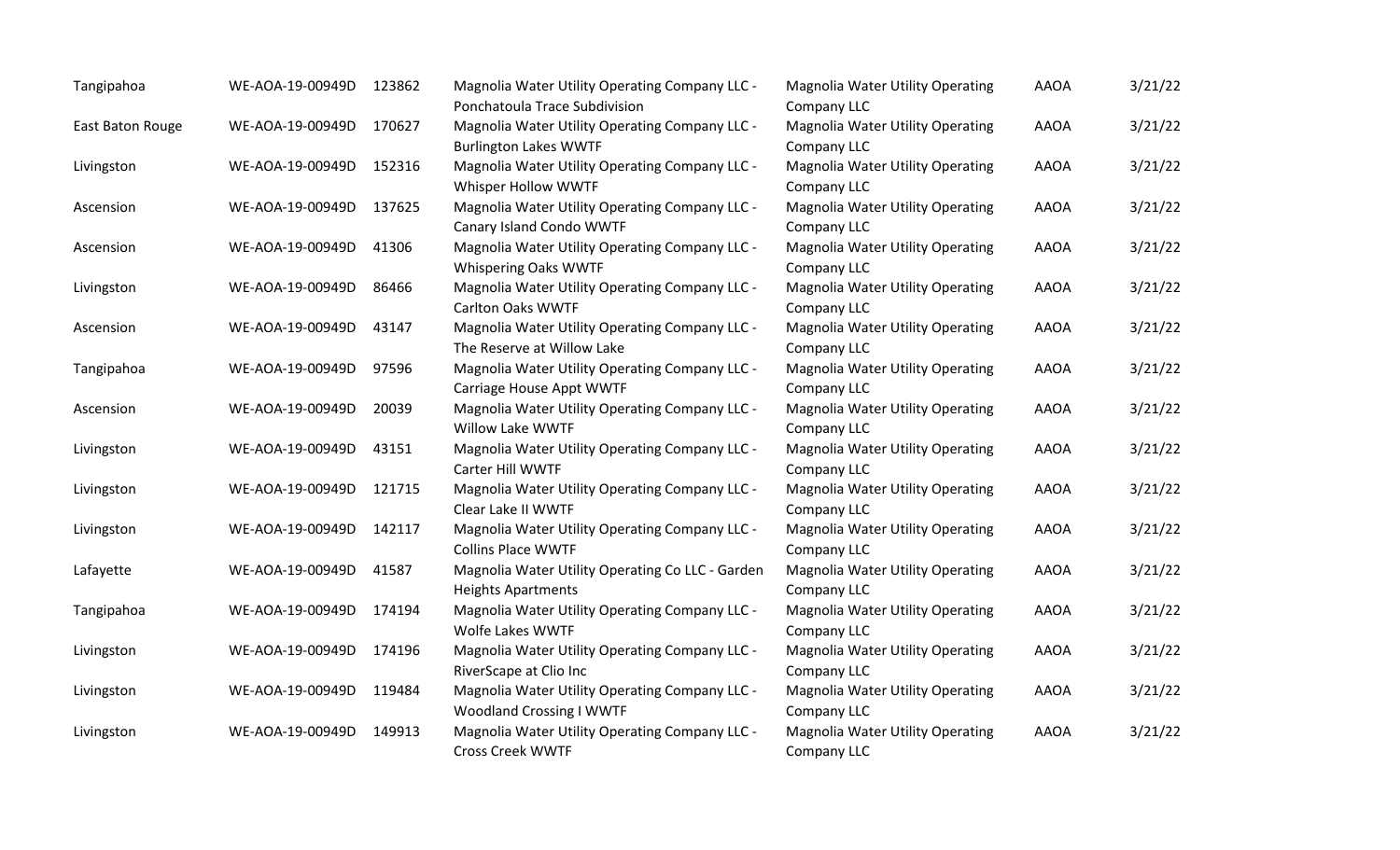| Tangipahoa       | WE-AOA-19-00949D | 118271 | Magnolia Water Utility Operating Company LLC -<br><b>Robertson's Apartments</b>                  | <b>Magnolia Water Utility Operating</b><br>Company LLC | <b>AAOA</b> | 3/21/22 |
|------------------|------------------|--------|--------------------------------------------------------------------------------------------------|--------------------------------------------------------|-------------|---------|
| St. Tammany      | WE-AOA-19-00949D | 42668  | Magnolia Water Utility Operating Company LLC -<br>Money Hill Plantation WWTP                     | <b>Magnolia Water Utility Operating</b><br>Company LLC | <b>AAOA</b> | 3/21/22 |
| Livingston       | WE-AOA-19-00949D | 123735 | Magnolia Water Utility Operating Company LLC -<br><b>Woodland Crossing II WWTF</b>               | <b>Magnolia Water Utility Operating</b><br>Company LLC | <b>AAOA</b> | 3/21/22 |
| Livingston       | WE-AOA-19-00949D | 89506  | Magnolia Water Utility Operating Company LLC -<br><b>Rolling Meadow Subdivision</b>              | <b>Magnolia Water Utility Operating</b><br>Company LLC | <b>AAOA</b> | 3/21/22 |
| Livingston       | WE-AOA-19-00949D | 123737 | Magnolia Water Utility Operating Company LLC -<br><b>Woodland Crossing IV WWTF</b>               | <b>Magnolia Water Utility Operating</b><br>Company LLC | <b>AAOA</b> | 3/21/22 |
| Livingston       | WE-AOA-19-00949D | 151666 | Magnolia Water Utility Operating Company LLC -<br>Seigle Landing Subdivision WWTP                | <b>Magnolia Water Utility Operating</b><br>Company LLC | <b>AAOA</b> | 3/21/22 |
| Livingston       | WE-AOA-19-00949D | 136105 | Magnolia Water Utility Operating Company LLC -<br><b>Woodland Crossing VII WWTF</b>              | <b>Magnolia Water Utility Operating</b><br>Company LLC | <b>AAOA</b> | 3/21/22 |
| Tangipahoa       | WE-AOA-19-00949D | 127038 | Magnolia Water Utility Operating Company LLC -<br><b>Cypress Hollow WWTF</b>                     | <b>Magnolia Water Utility Operating</b><br>Company LLC | <b>AAOA</b> | 3/21/22 |
| Cameron          | WE-AOA-19-00949D | 41923  | Magnolia Water Utility Operating Co LLC - Ismay<br>Harbor WWTF                                   | <b>Magnolia Water Utility Operating</b><br>Company LLC | <b>AAOA</b> | 3/21/22 |
| Livingston       | WE-AOA-19-00949D | 122128 | Magnolia Water Utility Operating Company LLC -<br>Woodland Ridge WWTF                            | <b>Magnolia Water Utility Operating</b><br>Company LLC | <b>AAOA</b> | 3/21/22 |
| St. Tammany      | WE-AOA-19-00949D | 42667  | Magnolia Water Utility Operating Company LLC -<br>Monterey Subdivision Sewage Treatment Facility | <b>Magnolia Water Utility Operating</b><br>Company LLC | <b>AAOA</b> | 3/21/22 |
| Ascension        | WE-AOA-19-00949D | 41307  | Magnolia Water Utility Operating Company LLC -<br><b>Cypress Lake WWTF</b>                       | <b>Magnolia Water Utility Operating</b><br>Company LLC | <b>AAOA</b> | 3/21/22 |
| Livingston       | WE-AOA-19-00949D | 127042 | Magnolia Water Utility Operating Company LLC -<br>South Haven Wastewater Treatment Plant         | Magnolia Water Utility Operating<br>Company LLC        | <b>AAOA</b> | 3/21/22 |
| Ascension        | WE-AOA-19-00949D | 41305  | Magnolia Water Utility Operating Company LLC -<br>Wood Run WWTF                                  | <b>Magnolia Water Utility Operating</b><br>Company LLC | <b>AAOA</b> | 3/21/22 |
| Tangipahoa       | WE-AOA-19-00949D | 133094 | Magnolia Water Utility Operating Company LLC -<br>Davie Estates WWTF                             | Magnolia Water Utility Operating<br>Company LLC        | <b>AAOA</b> | 3/21/22 |
| East Baton Rouge | WE-AOA-19-00949D | 157138 | Magnolia Water Utility Operating Company LLC -<br>Woodstock Subdivision WWTP                     | <b>Magnolia Water Utility Operating</b><br>Company LLC | <b>AAOA</b> | 3/21/22 |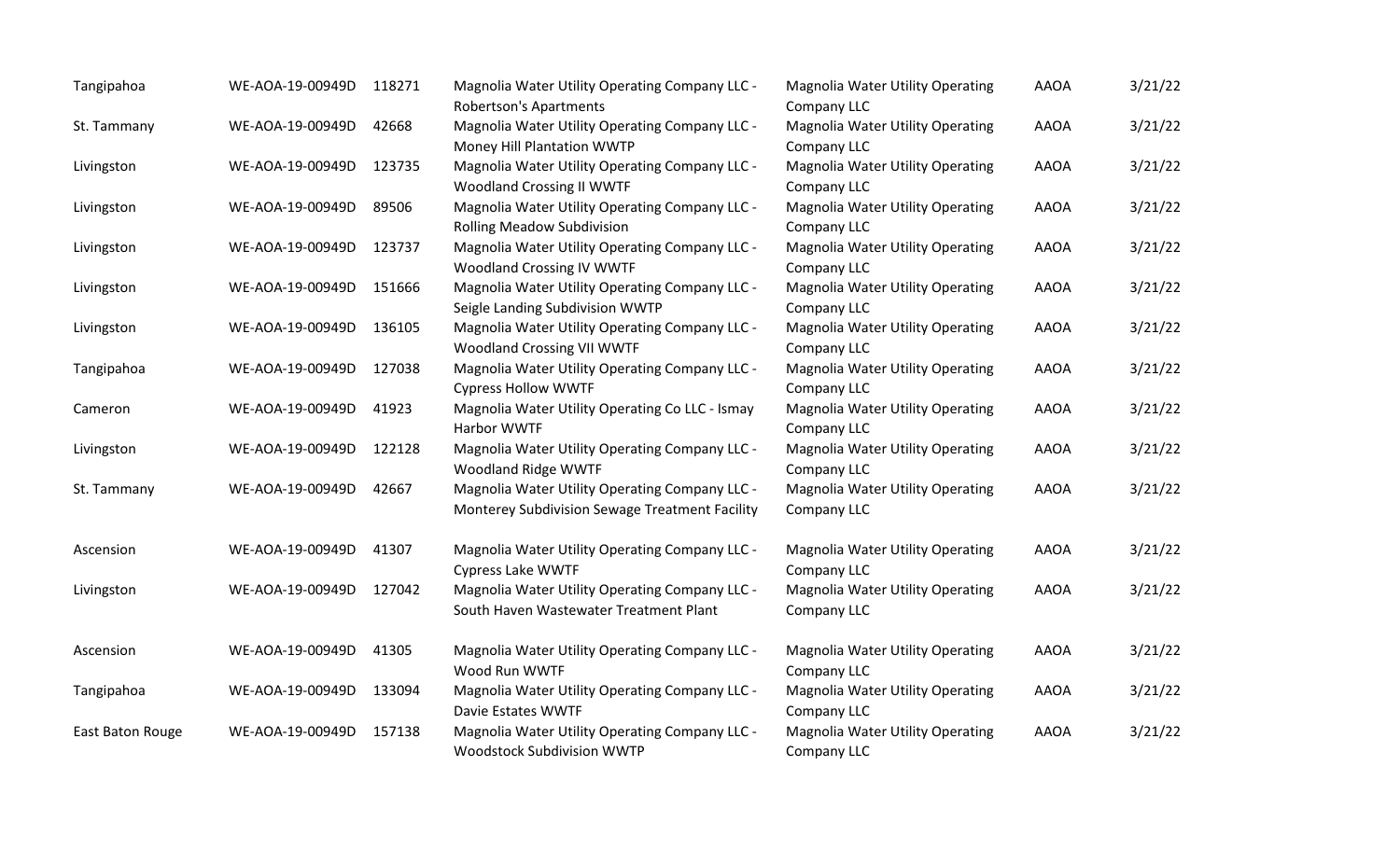| Tangipahoa  | WE-AOA-19-00949D | 147193 | Magnolia Water Utility Operating Company LLC -<br>Southern Pines Subdivision - WWTP   | <b>Magnolia Water Utility Operating</b><br>Company LLC | <b>AAOA</b> | 3/21/22 |
|-------------|------------------|--------|---------------------------------------------------------------------------------------|--------------------------------------------------------|-------------|---------|
| Livingston  | WE-AOA-19-00949D | 155154 | Magnolia Water Utility Operating Company LLC -<br>Deer Crossing WWTF                  | <b>Magnolia Water Utility Operating</b><br>Company LLC | <b>AAOA</b> | 3/21/22 |
| Morehouse   | WE-AOA-19-00949D | 39165  | Magnolia Water Utility Operating Company LLC -<br><b>Andrews Subdivision STP</b>      | <b>Magnolia Water Utility Operating</b><br>Company LLC | <b>AAOA</b> | 3/21/22 |
| Livingston  | WE-AOA-19-00949D | 155783 | Magnolia Water Utility Operating Company LLC -<br>Deer Lake WWTF                      | <b>Magnolia Water Utility Operating</b><br>Company LLC | <b>AAOA</b> | 3/21/22 |
| Ascension   | WE-AOA-19-00949D | 19006  | Magnolia Water Utility Operating Company LLC -<br>Southwood Village Subdivision       | <b>Magnolia Water Utility Operating</b><br>Company LLC | <b>AAOA</b> | 3/21/22 |
| St. Tammany | WE-AOA-19-00949D | 111355 | Magnolia Water Utility Operating Company LLC -<br>Penn Mill Lakes                     | <b>Magnolia Water Utility Operating</b><br>Company LLC | <b>AOA</b>  | 3/21/22 |
| Tangipahoa  | WE-AOA-19-00949D | 158035 | Magnolia Water Utility Operating Company LLC -<br><b>Elmwood Park WWTF</b>            | <b>Magnolia Water Utility Operating</b><br>Company LLC | <b>AAOA</b> | 3/21/22 |
| Lafayette   | WE-AOA-19-00949D | 40476  | Magnolia Water Utility Operating Company LLC -<br><b>Belleville WWTP</b>              | <b>Magnolia Water Utility Operating</b><br>Company LLC | <b>AAOA</b> | 3/21/22 |
| Tangipahoa  | WE-AOA-19-00949D | 149914 | Magnolia Water Utility Operating Company LLC -<br><b>Emerald Estates WWTF</b>         | <b>Magnolia Water Utility Operating</b><br>Company LLC | <b>AAOA</b> | 3/21/22 |
| Vermilion   | WE-AOA-19-00949D | 82311  | Magnolia Water Utility Operating Company LLC -<br>Windy Hills Subdivision             | Ruth Eternal LLC                                       | <b>AAOA</b> | 3/21/22 |
| Livingston  | WE-AOA-19-00949D | 99915  | Magnolia Water Utility Operating Company LLC -<br>Spring Lake Subdivision             | <b>Magnolia Water Utility Operating</b><br>Company LLC | <b>AAOA</b> | 3/21/22 |
| Tangipahoa  | WE-AOA-19-00949D | 83756  | Magnolia Water Utility Operating Company LLC -<br><b>Emerald Gardens WWTF</b>         | <b>Magnolia Water Utility Operating</b><br>Company LLC | <b>AAOA</b> | 3/21/22 |
| Livingston  | WE-AOA-19-00949D | 118720 | Magnolia Water Utility Operating Company LLC -<br>Spring Lake Subdivision Filings 4-6 | <b>Magnolia Water Utility Operating</b><br>Company LLC | <b>AAOA</b> | 3/21/22 |
| Livingston  | WE-AOA-19-00949D | 150779 | Magnolia Water Utility Operating Company LLC -<br>Stone Hill Subdivision              | <b>Magnolia Water Utility Operating</b><br>Company LLC | <b>AAOA</b> | 3/21/22 |
| Livingston  | WE-AOA-19-00949D | 123657 | Magnolia Water Utility Operating Company LLC -<br>Terry Harbor/Kingspoint Marina      | <b>Magnolia Water Utility Operating</b><br>Company LLC | <b>AAOA</b> | 3/21/22 |
| Tangipahoa  | WE-AOA-19-00949D | 126420 | Magnolia Water Utility Operating Company LLC -<br>The Rivers Subdivision              | <b>Magnolia Water Utility Operating</b><br>Company LLC | <b>AAOA</b> | 3/21/22 |
| Tangipahoa  | WE-AOA-19-00949D | 43331  | Magnolia Water Utility Operating Comapny LLC-<br>Southwood Ridge Estates              | <b>Magnolia Water Utility Operating</b><br>Company LLC | <b>AAOA</b> | 3/21/22 |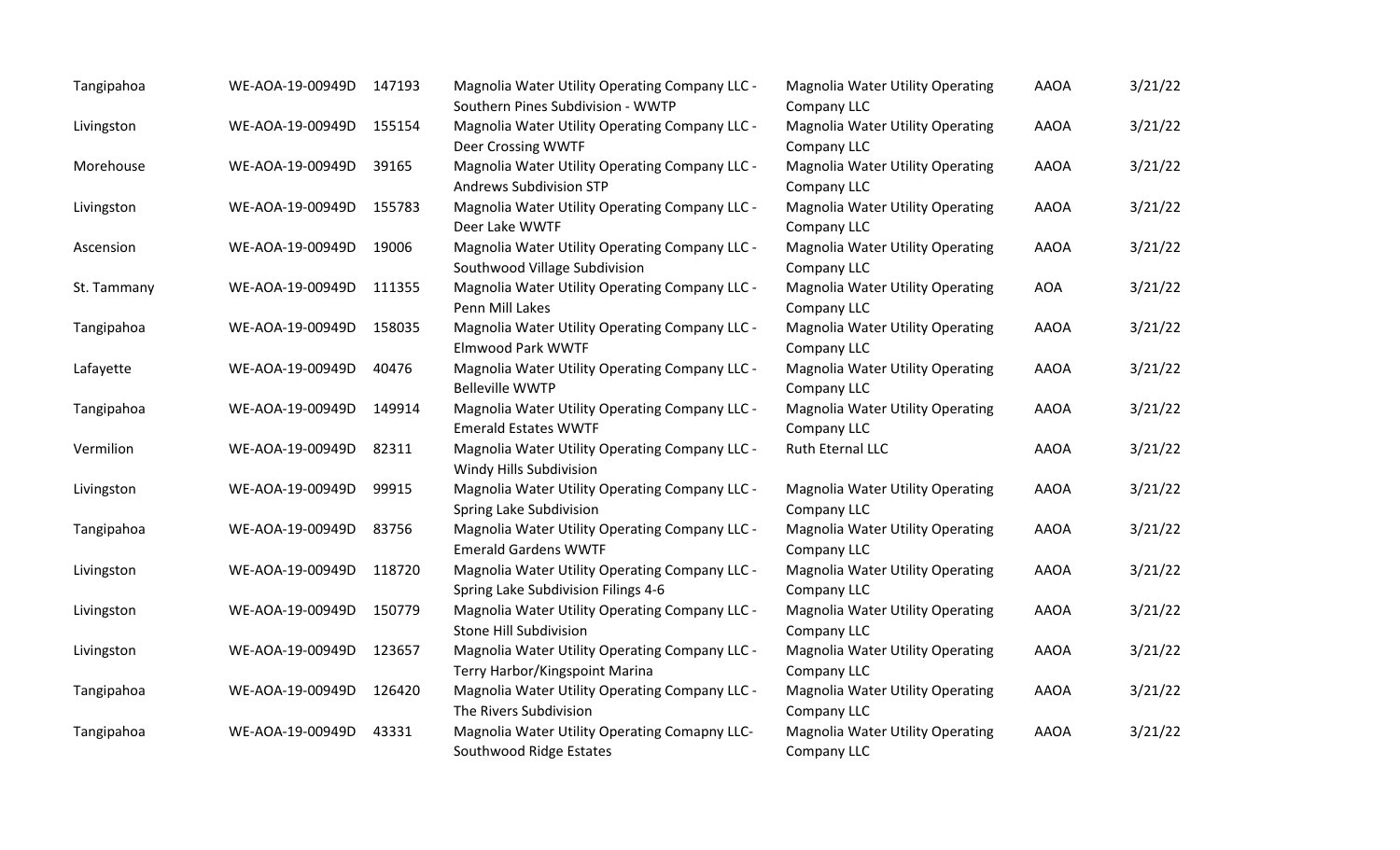| Calcasieu        | WE-AOA-19-00949D | 38562  | Utilities Service of Lake Charles Inc - Hunters Grove<br>Subdivision                                         | <b>Magnolia Water Utility Operating</b><br>Company LLC   | <b>AAOA</b>   | 3/21/22 |
|------------------|------------------|--------|--------------------------------------------------------------------------------------------------------------|----------------------------------------------------------|---------------|---------|
| Tangipahoa       | WE-AOA-19-00949D | 155375 | <b>Brown Road Regional</b>                                                                                   | Magnolia Water Utility Operating<br>Company LLC          | <b>AAOA</b>   | 3/21/22 |
| Terrebonne       | WE-AOA-19-00949D | 191818 | Magnolia Water Utility Operating Company LLC -<br><b>Highland Oaks Subdivision</b>                           | <b>Magnolia Water Utility Operating</b><br>Company LLC   | <b>AAOA</b>   | 3/21/22 |
| Tangipahoa       | WE-AOA-19-00949D | 123656 | Magnolia Water Utility Operating Company LLC -<br>The Village Subdivision                                    | <b>Magnolia Water Utility Operating</b><br>Company LLC   | <b>AAOA</b>   | 3/21/22 |
| Tangipahoa       | WE-AOA-19-00949D | 19115  | Raiders Ridge Systems Inc - Raiders Ridge<br>Subdivision                                                     | <b>Magnolia Water Utility Operating</b><br>Company LLC   | <b>AAOA</b>   | 3/21/22 |
| St. Tammany      | WE-AOA-19-00949D | 19300  | Resolve Systems Inc - Resolve Systems Wastewater<br>Treatment                                                | <b>Magnolia Water Utility Operating</b><br>Company LLC   | <b>AAOA</b>   | 3/21/22 |
| Ouachita         | WE-AOA-19-00949D | 43941  | Western Utilities Inc - Westlakes Subdivision                                                                | <b>Magnolia Water Utility Operating</b><br>Company LLC   | <b>AAOA</b>   | 3/21/22 |
| Jackson          | WE-AOA-19-00949D | 182418 | Spring Creek Water & Sewer System - Colby Jean<br><b>Road STP</b>                                            | Magnolia Water Utility Operating<br>Company LLC          | <b>AAOA</b>   | 3/22/22 |
| Jackson          | WE-AOA-19-00949D | 181943 | Spring Creek Water & Sewer System #2                                                                         | <b>Magnolia Water Utility Operating</b><br>Company LLC   | <b>AAOA</b>   | 3/22/22 |
| Winn             | WE-C-20-00759    | 19796  | Dodson Village of                                                                                            | Village of Dodson                                        | CO            | 3/8/22  |
| Tangipahoa       | WE-C-21-00193    | 162476 | Pat Tantillo - Olivia's Place                                                                                | Mr. Pat Tantillo                                         | CO            | 3/16/22 |
| Caddo            | WE-C-21-00398    | 18911  | Greenwood Town of - STP                                                                                      | Town of Greenwood                                        | CO            | 3/22/22 |
| Ouachita         | WE-C-21-00629    | 229257 | <b>Ouachita Parish Fire Protection District #1 - Station</b><br>$\overline{7}$                               | <b>Ouachita Parish Fire Protection District CO</b><br>#1 |               | 3/16/22 |
| Ouachita         | WE-C-21-00629    | 229261 | <b>Ouachita Parish Fire Protection District #1 - Bosco</b><br>Station II                                     | Ouachita Parish Fire Protection District CO<br>#1        |               | 3/16/22 |
| East Baton Rouge | WE-C-21-00683    | 26080  | USDA ARS Honey Bee Breeding Genetics &<br>Physiology Research Unit                                           | <b>USDA ARS Administrative Office</b>                    | CO            | 3/22/22 |
| Ouachita         | WE-C-21-00727    | 229169 | Prairie Road Water District                                                                                  | <b>Prairie Road Water District</b>                       | CO            | 3/21/22 |
| Beauregard       | WE-C-21-00831    | 169226 | Beauregard Parish School Board - South Beauregard Beauregard Parish School Board<br><b>Elementary School</b> |                                                          | CO            | 3/21/22 |
| Bienville        | WE-C-21-00832    | 19606  | Gibsland Town of - WWTP                                                                                      | Town of Gibsland                                         | CO            | 3/21/22 |
| Franklin         | WE-C-21-00857    | 31447  | Gilbert Village of Sewage District #1                                                                        | Village of Gilbert                                       | CO            | 3/21/22 |
| St. Tammany      | WE-CN-22-00052   | 200543 | DR Horton Inc Gulf Coast - Lakeshore Villages                                                                | DR Horton Inc - Gulf Coast                               | <b>CONOPP</b> | 3/10/22 |
| Ascension        | WE-CN-22-00192   | 3732   | PCS Nitrogen Fertilizer LP - Geismar Facility                                                                | PCS Nitrogen Fertilizer LP                               | <b>CONOPP</b> | 3/16/22 |